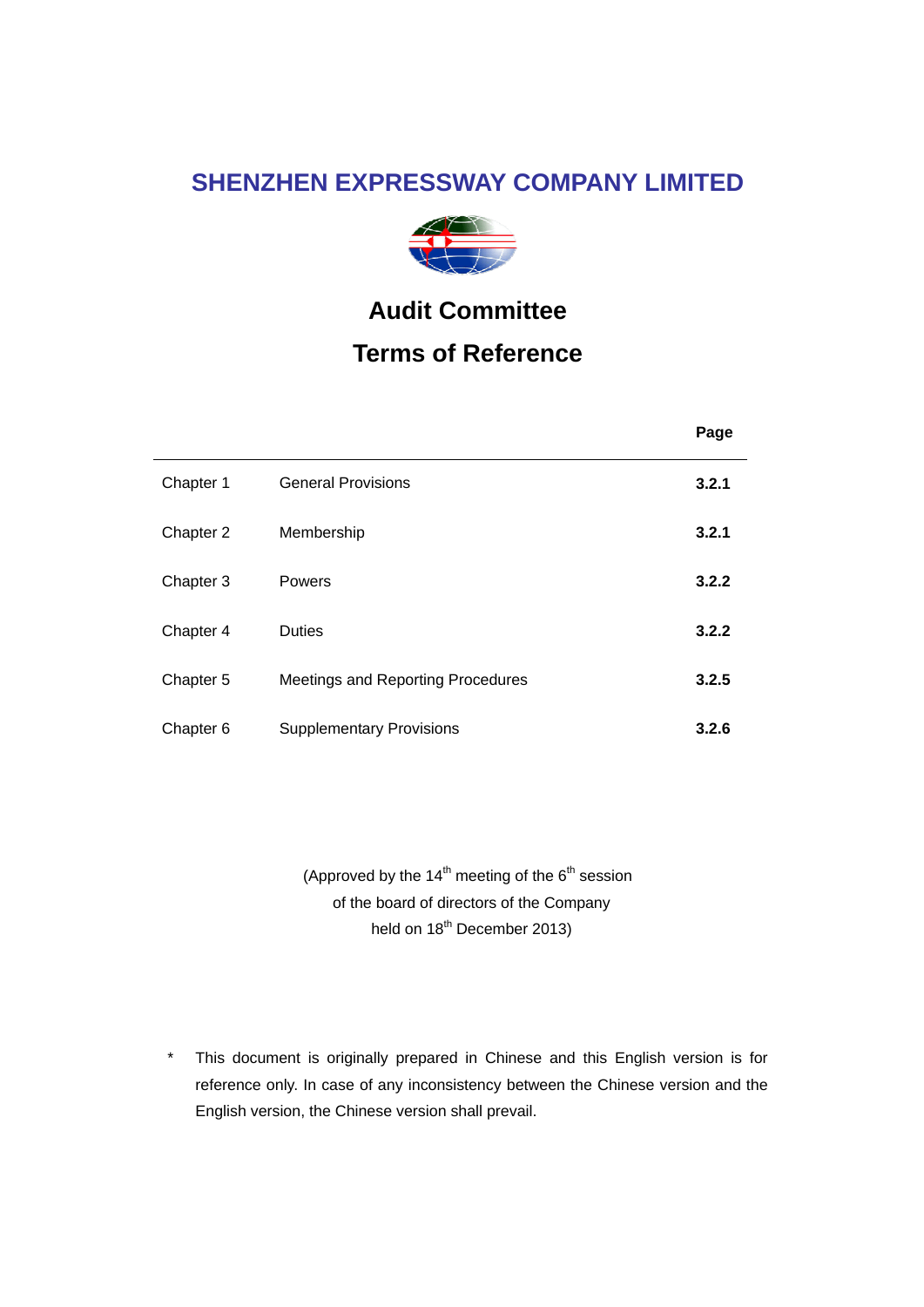#### **Chapter 1 General Provisions**

- Article 1 In order to better perform its duties and improve efficiency of its procedures, the board (the "Board") of directors of Shenzhen Expressway Company Limited (the "Company") shall establish an audit committee (the "Committee") thereunder, mainly responsible for reviewing the quality and efficiency of the Company's financial reporting and internal control independently.
- Article 2 The Committee shall be a specialised committee under the Board and a non-permanent organisation accountable to the Board.
- Article 3 The terms of reference of the Committee (the "Terms of Reference") shall provide a clear statement of the scope of powers and duties of the Committee and is an important guidance and basis for the work of the Committee.
- Article 4 The Committee shall exercise its powers granted by the Board in accordance with this Terms of Reference to perform its duties, to report and make recommendations to the Board, and to assist the Board to complete its relevant duties, so as to increase the Board's efficiency, reporting quality, transparency and objectivity.

#### **Chapter 2 Membership**

- Article 5 The Committee shall comprise of three to five non-executive directors with one committee chairman. The chairman and members of the committee shall be appointed by the Board, comprising a majority of independent directors and chaired by an independent director. At least one member shall be an independent director with accounting professional qualifications in accordance with the requirements of the China Securities Regulatory Commission and The Stock Exchange of Hong Kong Limited.
- Article 6 The members of the Committee shall be familiar with the business characteristics and mode of operations of the Company, possess relatively strong financial knowledge, extensive business experience and skills such as business management skills.
- Article 7 The Committee shall appoint a secretary to assist communications and coordination between the Committee and the Board, other specialised committees, the internal audit department and other departments of the Company, and to assist the Committee to obtain information necessary for its performance of duties.
- Article 8 The term of a Committee member shall be three years and he or she shall change term regularly. As far as possible, the term of a Committee member shall be the same as his or her term of director of the Company.
- Article 9 Appropriate remuneration shall be paid to the Committee member to reflect the time commitment and responsibilities of the respective Committee member. The Company shall enter into written contract with the Committee member regarding his remuneration subject to the approval by shareholders' meeting.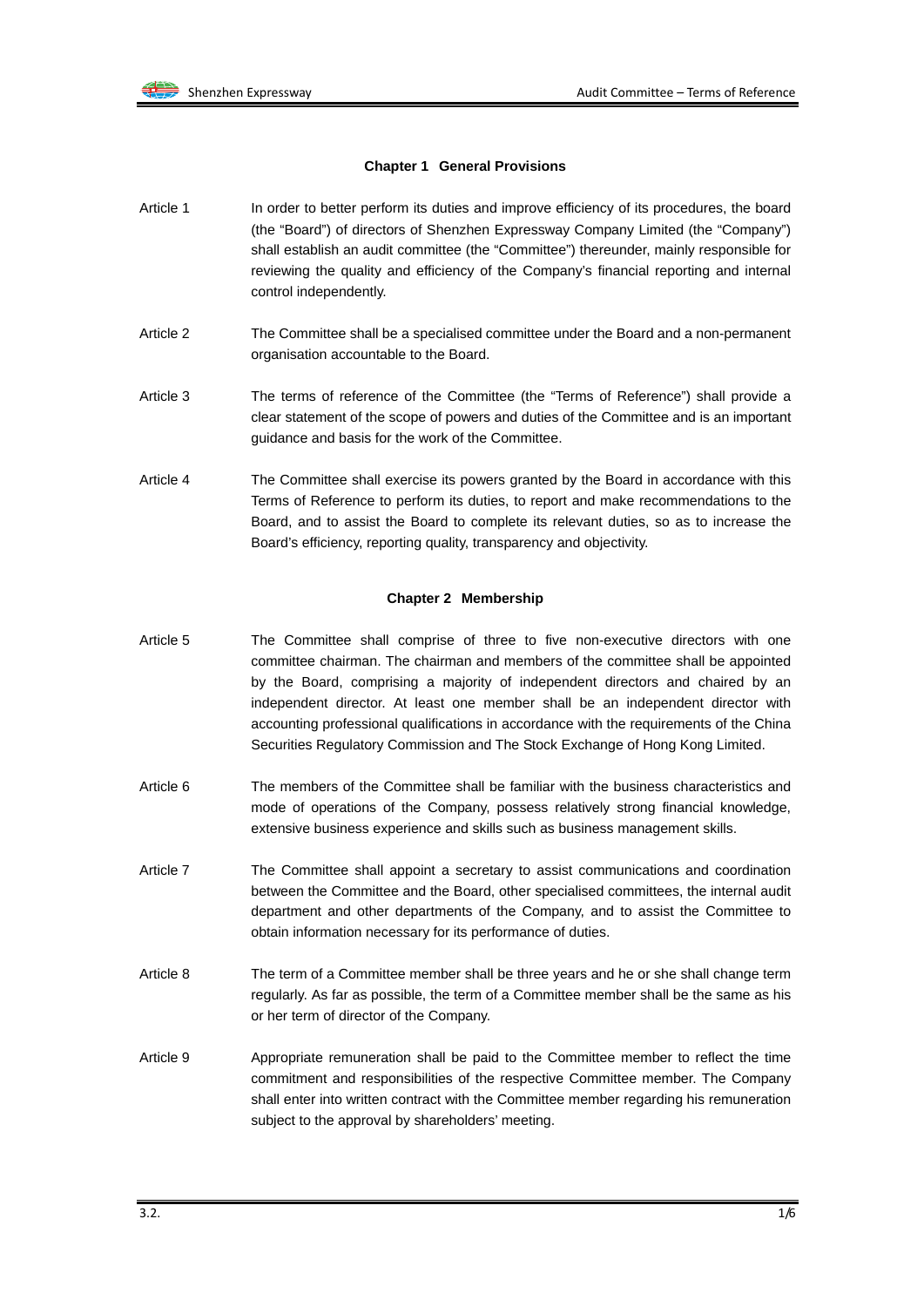#### **Chapter 3 Powers**

- Article 10 The Committee shall be authorised by the Board to exercise its powers under this Terms of Reference. The Committee shall be accountable to the Board but shall not enjoy exclusive powers, and it shall not replace the Board in exercising its decision and management powers unless duly authorised.
- Article 11 The Committee shall have power to perform audit on respective businesses of the Company, its subsidiaries, joint ventures and associated companies, or authorise the Company's internal audit department to perform the relevant audit in accordance with the laws, regulations and relevant requirements.
- Article 12 The Committee shall have power to demand the unit or department being audited to submit relevant plans, budgets, accounts, financial statements, accounting proofs, accounting softwares, contracts and any other relevant documents. The relevant units and departments shall submit such documents on time and shall not refuse to submit such information, conceal or transfer any of such information or provide false information.
- Article 13 The Committee shall have power to raise queries with and demand supporting materials from the unit or department being audited. The relevant unit and staff shall fully assist, cooperate and provide information and materials truthfully.
- Article 14 During the investigation or issue of any opinion by the Committee within its scope of powers and in accordance with the authorisation by the Board, the Committee shall have power to engage or invite any professional or organisation with relevant experience and expertise to act as its consultants for the relevant issues and provide basis for its judgment, and the costs reasonably incurred shall be borne by the Company.
- Article 15 Upon special authorisation by the Board and in performing its duties, the Committee shall have power to enlarge the scope of audit on the business of the Company.

#### **Chapter 4 Duties**

- Article 16 The Committee shall regularly review, update or accept amendments on this Terms of Reference in order to promptly reflect the development and changes of the Company. Such amendments must be approved by the Board.
- Article 17 The Committee shall monitor integrity of the Company's financial statements and periodic reports (including annual report, interim report and quarterly report), and review significant financial reporting judgments contained in them. Before submitting the relevant accounts and reports to the Board, the Committee shall review with the accounting firm which audit the financial statements (the "Accountants"), the internal audit department's general manager and the Company's senior management focusing particularly on the following items: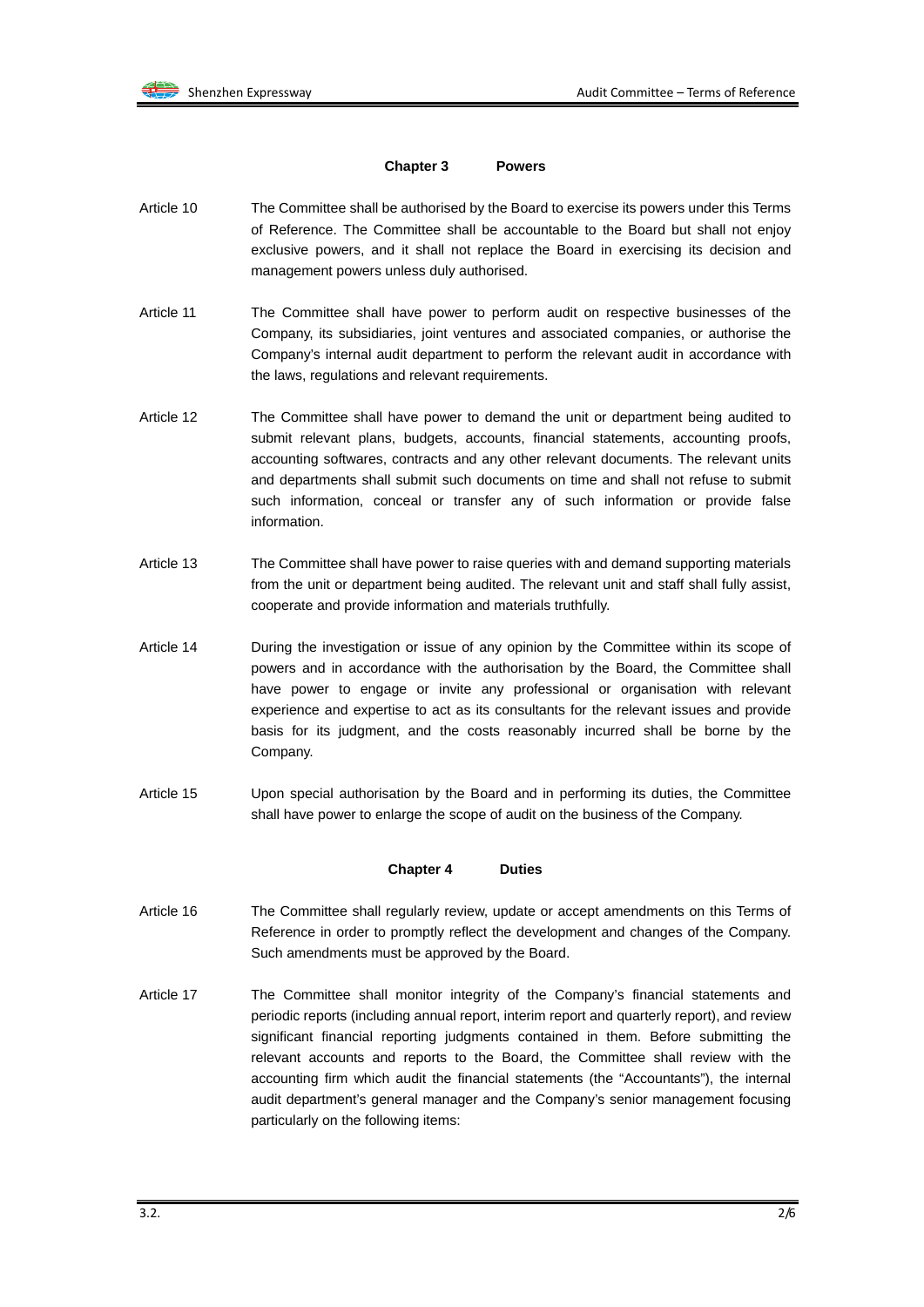

- compliance with accounting standards and appropriateness of the accounting policies adopted;
- any changes in the Company's accounting policies and accounting practices;
- major judgmental or estimation areas, review the reasonableness of the accounting estimations made by the Company's management staff, and may raise queries as to whether a more appropriate calculation basis exists or whether additional information shall be obtained before making such judgments;
- full disclosure of all relevant items in the Company's accounts, and whether such disclosure of information can let the users of the accounts understand the nature of the transactions reported fairly; whether the Company's periodic reports reflect the Company's results fairly and the consistency of the situation reflected by the respective accounts;
- significant accounting adjustments and disputed unadjusted discrepancy resulting from audit or review of the Company;
- the going concern assumptions and any qualifications opinions; and
- evaluate laws, regulatory rules and the relevant policies which may have a significant impact on the financial reports or financial reporting, and review whether the Company complies with such laws, regulations and policies.

In the course of review, the Committee shall consider any significant or unusual items that are, or may need to be, reflected in the accounts and report. It shall give due consideration to any matters that have been raised by the Company's staff responsible for the accounting and financial reporting function, internal audit department or Accountants;

- Article 18 The Committee shall discuss the internal control system with management to ensure that management has performed its duty to have an effective internal control system. This discussion should include the adequacy of resources, staff qualifications and experience, training programmes and budget of the Company's accounting and financial reporting function. The Committee shall consider major investigations findings on internal control matters and management's response to these findings as delegated by the board or on its own initiative.
- Article 19 The Committee shall at least annually conduct a review of the effectiveness of the internal control systems of the Company and its subsidiaries (the "Group") and report to shareholders that they have done so in its "Corporate Governance Report". The review shall cover all material controls, including financial, operational and compliance controls and risk management functions.
- Article 20 The duties of the Committee in relation to matters of the Accountants include:
	- making recommendations to the Board on the appointment, reappointment and removal of the Accountant, and approving the remuneration and terms of engagement of the Accountant, and any questions of its resignation or dismissal;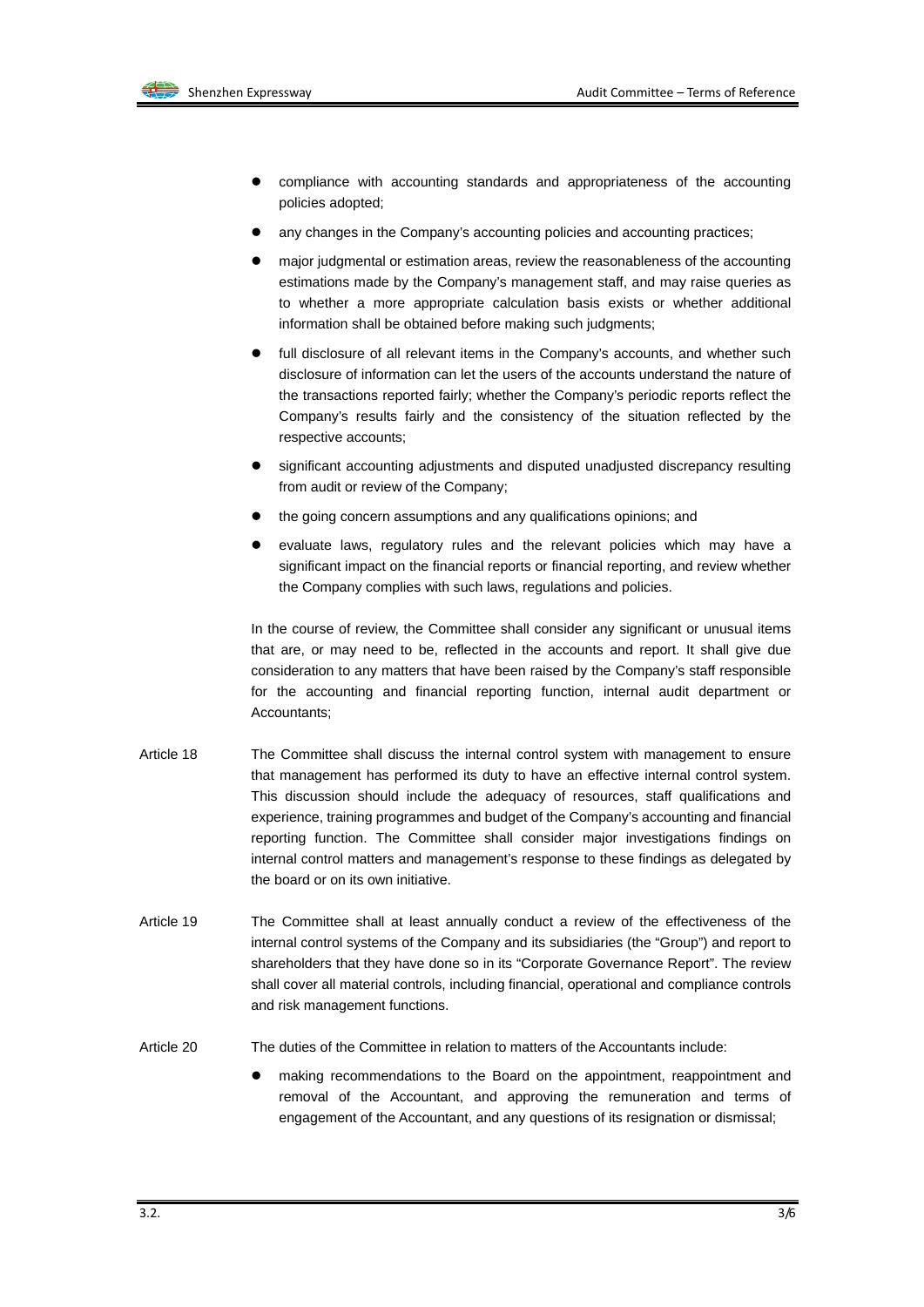

- reviewing and monitoring the Accountant's independence and objectivity and the effectiveness of the audit process in accordance with applicable standards;
- discussing with the Accountant the nature and scope of the audit and reporting obligations before the audit commences;
- developing and implementing policy on engaging an Accountant to supply non-audit services. The Committee shall report to the Board, identifying and making recommendations on any matters where action or improvement is needed;
- acting as the key representative body for overseeing the Company's relations with the Accountant.
- Article 21 The Committee shall review the appointment, change and dismissal of the general manager or the head of the Company's internal audit department, and shall review and monitor the effectiveness of work of the audit department.
- Article 22 The Committee shall ensure the sufficiency of resources for its operations and appropriate status of the internal audit department. The Committee shall examine and review with the management and the internal audit department:
	- the difficulties encountered in the process of audit, including any restraint of its scope of work or not being able to obtain the required information;
	- any amendments to the scope of audit plan required; and
	- budget and staff required for internal audit.
- Article 23 The Committee shall review and coordinate the scope of work and audit plan with the Accountants and the Company's internal audit department to ensure a comprehensive scope of work, to avoid duplication of work and to promote efficient use of resources.
- Article 24 The Committee shall review the management letter from the Accountants and the internal audit department, any material queries or recommendations raised by the Accountants and the internal audit department to management about accounting records, financial accounts or internal control and management's response. The Committee shall ensure that the Board will provide a timely response to the issues raised in the Accountant's management letter.
- Article 25 According to the requirements of the "Implementation Guidelines for Connected Transactions of Listed Companies" of Shanghai Securities Exchange, the Committee shall perform the relevant duties regarding control and daily management of connected transactions, including:
	- regular review and confirmation of the list of connected persons of the Company, and prompt report to the Board and the supervisory committee of the Company; and
	- auditing significant connected transactions of the Company, forming and submission of written opinions to the Board for approval and reporting to the supervisory committee of the Company.
- Article 26 The Committee shall regularly review the reporting policy and its actual operation in relation to the "Anti-Corruption Work Ordinance" of the Company, and to attend to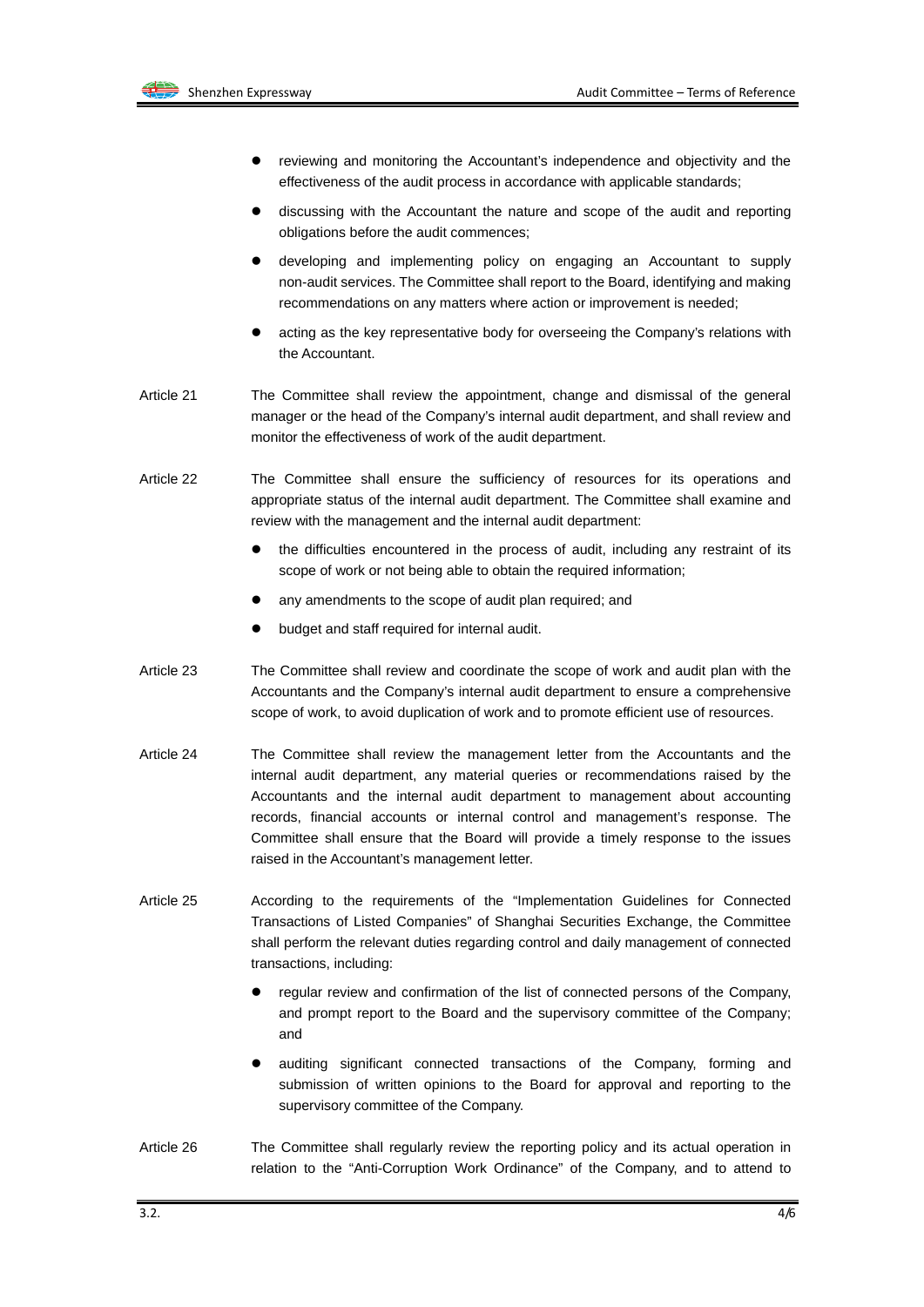whether the Company's investigation on corruption matters is independent and fair. The Committee shall establish anti-corruption reporting mailbox to ensure Company's employees and relevant parties (such as customers, suppliers, etc.) may raise concerns to the Committee about possible improprieties in financial reporting, internal control or other matters.

- Article 27 The Committee shall complete other audit work delegated by the Board.
- Article 28 The Committee shall report the work of the Committee to the Board regularly and make recommendations to the Board.

#### **Chapter 5 Meetings and Reporting Procedures**

- Article 29 The Committee shall hold at least four meetings annually. Meetings shall be called and presided by the chairman of the Committee, and shall be called by notice of not less than five days to all members of the Committee. The Accountants may demand the Committee to hold meetings if consider necessary.
- Article 30 The Committee shall hold a meeting to discuss any issues regarding the accounts within reasonable time before the announcement of its periodic reports, respectively.
- Article 31 The chairman of the Committee shall be responsible for preparing the meeting agenda and delegating the relevant staff to prepare the information required. Such meeting materials shall be distributed to the members of the Committee three days before the meeting.
- Article 32 The meeting of the Committee shall only be held with the attendance of more than half of its members. Resolutions of a meeting must be passed by a simple majority of all the members.

A member who is unable to attend the meeting in person due to certain reasons may appoint in writing other member to attend the meeting on his/her behalf. The power of attorney should contain the reasons of absence, the name of proxy, the detail opinion of the consignor, and signed or sealed by the consignor. A member shall not appoint other member to attend the meeting on his/her behalf if he/she has not expressed his/her opinion. Each member can only be appointed by one member in each meeting.

A meeting can be held by way of communication in writing upon agreed by all members of the Committee. A member expresses opinion in relation to the relevant agenda by way of writing shall be deemed as attending the meeting.

Article 33 The Committee may invite other members of the Board, management of the Company, general manager or head of the internal audit department, the Accountants or other relevant party to attend meetings, if necessary. The Committee may request to hold internal meetings with the Accountants and without the attendance of the executive directors, or internal meetings with executive directors and without the attendance of the Accountants, to ensure exchange of opinions in a free and frank manner.